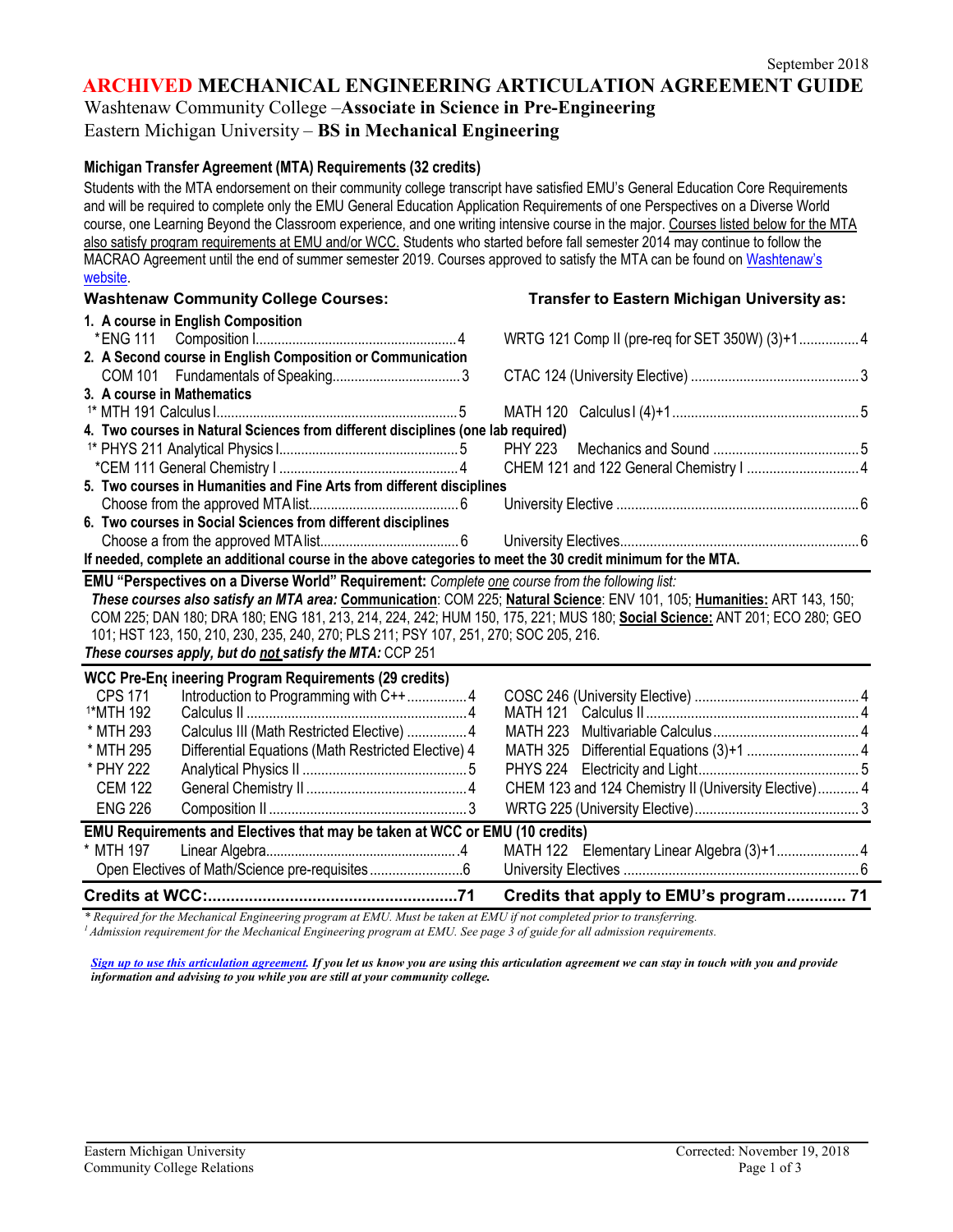## **ARCHIVED MECHANICAL ENGINEERING ARTICULATION AGREEMENT GUIDE**

Washtenaw Community College –**Associate in Science in Pre-Engineering** Eastern Michigan University – **BS in Mechanical Engineering**

#### **Completion of the Mechanical Engineering Program at EMU**

### **Major Requirements (53 credits)**

| <b>CET 151</b><br><b>ELEC 212</b><br>2 SET 350W | Intro to Computing in Engineering Tech 3<br>Engineering Communication  3 |  |
|-------------------------------------------------|--------------------------------------------------------------------------|--|
|                                                 | <b>Technical Requirements (44 credits)</b>                               |  |
| ME 100                                          | Intro to Engineering Design & Manufacturing 3                            |  |
| ME 211                                          |                                                                          |  |
| ME 312                                          |                                                                          |  |
| ME 313                                          |                                                                          |  |
| ME 316                                          | Thermodynamics (or PHY 360)  3                                           |  |
| ME 317                                          |                                                                          |  |
| ME 325                                          |                                                                          |  |
| ME 326                                          | Composite Design and Processes 1                                         |  |
| ME 330                                          |                                                                          |  |
| ME 418                                          |                                                                          |  |
| ME 420                                          |                                                                          |  |
| ME 431                                          | Mechanical Design and Analysis  3                                        |  |
| ME 432                                          |                                                                          |  |
| ME 435                                          | Computational Solid Mechanics 3                                          |  |
| ME 492                                          |                                                                          |  |
| ME 493                                          |                                                                          |  |
|                                                 |                                                                          |  |

## **LBC Requirement (0-3 credits)**

Students must complete one Learning Beyond the Classroom course or noncredit experience offered by EMU. Consult your advisor for options. 1ME 387L4 or 1ME 487 will apply toward this requirement.

## **Sample course sequence**

| <b>Winter Semester</b> |                                                                        | $(12 \text{ credits})$ |
|------------------------|------------------------------------------------------------------------|------------------------|
| <b>ELEC 212</b>        |                                                                        |                        |
| ME 211                 |                                                                        |                        |
| <b>SET 350W</b>        |                                                                        |                        |
| <b>Fall Semester</b>   |                                                                        | $(12 \text{ credits})$ |
| ME 312                 |                                                                        |                        |
| ME 313                 |                                                                        |                        |
| ME 316                 | F, pre-req PHY 223, MATH 120, 121 3                                    |                        |
| ME 100                 |                                                                        |                        |
| <b>Winter Semester</b> |                                                                        | (8 credits)            |
| ME 317                 | W, pre-req (ME 316 or PHY 260), ME 211  3                              |                        |
| ME 325                 | W, pre-req ME312 or PHY 230), ME 211, 3132                             |                        |
| ME 330                 |                                                                        |                        |
| <b>Fall Semester</b>   |                                                                        | $(14 \text{ credits})$ |
| ME 431                 | F, pre-reqs ME 100 and ME 313 3                                        |                        |
| ME 432                 | F, pre-reqs (ME 312 or PHY 230) and ME 431 3                           |                        |
| <b>ME 400</b>          | $\Gamma$ $\Omega \Gamma T \Omega T \Omega M / I$ $M \Gamma A \Omega A$ |                        |

| ME 432 | F, pre-reqs (ME 312 or PHY 230) and ME 431 3 |
|--------|----------------------------------------------|
| ME 492 | F, pre-req SET 350W (concur ME 431, 432)3    |
| ME 418 | F, pre-regs ME 316, ME 317; MATH 223, 3253   |
| ME 420 | F, pre-regs ME 316, 317 and MATH 3252        |

## **Winter Semester (7-10 credits)**

| ME 326 |                                     |  |
|--------|-------------------------------------|--|
| ME 435 | W, pre-regs ME 431, MATH 122, 325 3 |  |
|        |                                     |  |
|        |                                     |  |

\* EMU requires 124 credits to graduate. If sufficient credits are not transferred to EMU, the course credit must be taken at EMU.

*<sup>1</sup> Satisfies EMU's Writing Intensive in the major requirement.*